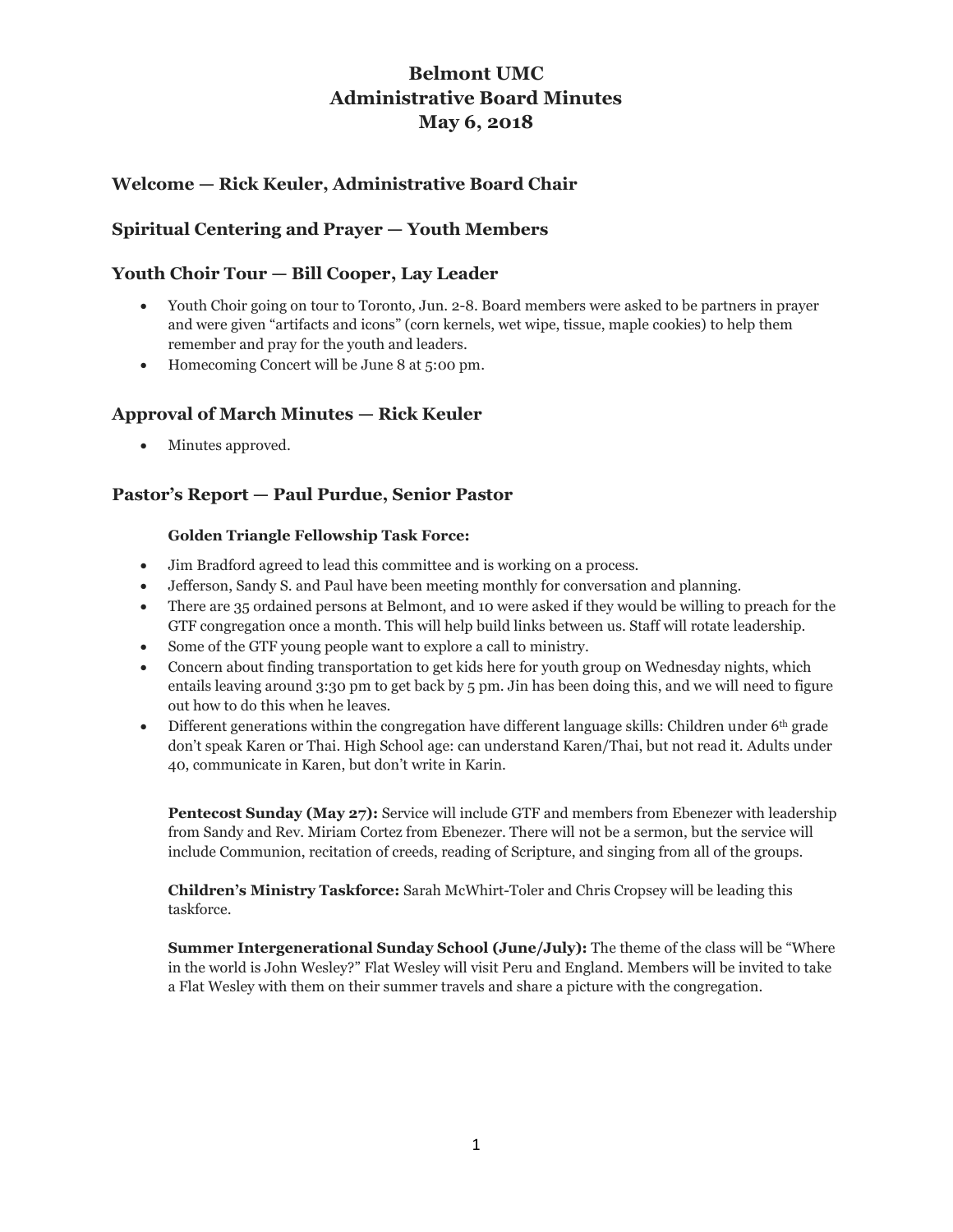### **Other items**:

- We are working on updating our database and have identified 500 prospects who haven't attended in the last 18 months. We will begin contacting them and inviting them to join us.
- We are also looking at worship planning and moving to some new tools to help with this.

### **Ministry Moment — Darren Wright, Pastor to Young People**

### **Youth:**

- Darren recognized the graduating senior class, which includes 16 active youth (19 total). Asked for board member's prayers for how our youth ministry will be changed by their absence.
- Summer plans include the choir tour to Toronto and two local mission projects (with refugees and older adults).
- Theme for next year will be "More is possible." This will be an entrepreneurial model of youth ministry. Who are the young change makers in our city and country? The youth will be invited to submit proposals for things they want to do and work on.

### **Children:**

- Excited about the intergenerational Sunday School for the summer
- Received a grant from the Trust Fund to expand Godly Play (Montessori-based children's curriculum) up to 2nd grade. Grades 3-5 th will continue with Deep Blue.
- Hope to have all teachers lined up by the end of May.
- In August, we will focus on updating our Safe Sanctuary policies. Beginning in the Fall, we will be more intentional about our check in/out procedures and be faithful to safety policies. If you see children wondering around without adult, this is your opportunity to accompany them. We will be creating an online module/testing for Safe Sanctuary training, and all teachers will receive this training.

# **Report from the Columbarium Research Committee — Charlie Warfield**

- A committee was appointed by Nancy Northington, former chair of the Administrative Board, to study the interest level, feasibility and costs of creating a columbarium at Belmont. Committee members include: Dick Bowers, James Bagwell, Phil Duke, Gary Hawkins, Mary Kaye Jordan, Arnell Willis and Charlie Warfield.
- Met with churches in the area that have a columbarium to gather information.
- Conducted a survey of the congregation and received 175 responses.
	- o 72.8% were in favor
	- o 56.19% were "likely" or "very likely" to use it
	- o 48.29% were will to pay \$2000\* per niche
	- o Estimate that approximately 84 people would likely use based on this information

\*\$2000 is a possible price, which would be determined by whether the columbarium is located inside or outside the church. This is within the range of what the other churches have done.

**Next steps:** Establish locations and obtain pricing (cheaper inside than out) and hold several listening sessions/discussions.

Board approved the request to proceed with obtaining prices and listening sessions.